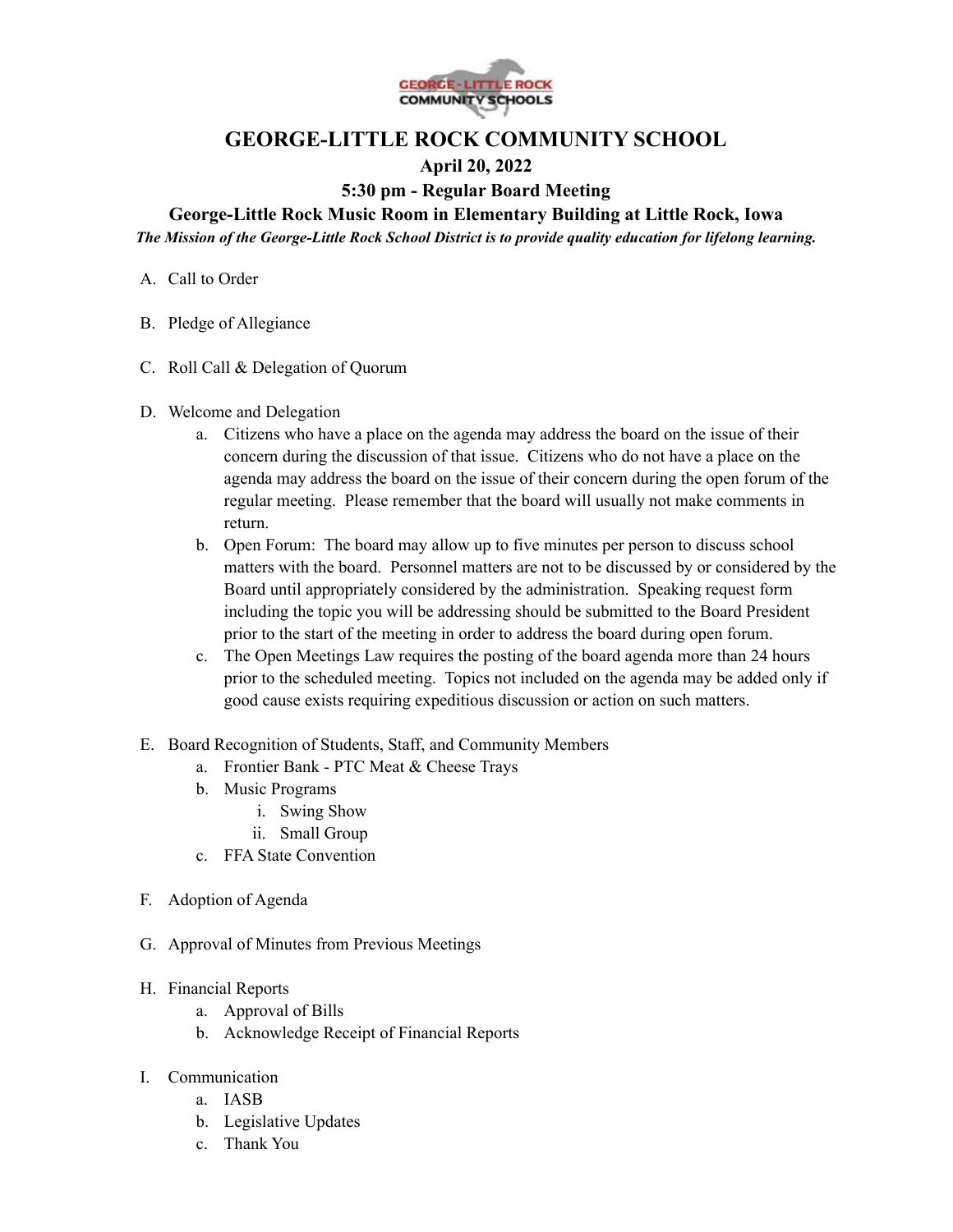- d. Job Openings
- J. Discussion Items
	- a. Principal Reports
	- b. Activities Director Report
	- c. Board Sub-Committee Report Updates
		- i. Facilities Capital Projects Committee
		- ii. Financial Services Committee
			- 1. TBD Meeting Date Needed for Handbooks & HR Contract
		- iii. Program Sharing Committee
			- 1. TBD Sharing Rescheduled Meeting with Boyden-Hull
			- 2. Sharing Meeting with Central Lyon March 31 Update
		- iv. Operational Sharing Committee
			- 1. TBD Meeting Date Needed for Review of Sharing Agreements
	- d. Board President & Vice-President Effective May 1 Until November Meeting
		- i. Transition from Vice-President to President
		- ii. Appointment of Vice-President
		- iii. Update District Bank Accounts Removing Previous President and Updating to New President Effective May 1, 2022
	- e. Superintendent Report
		- i. Conference Affiliation No Action To Be Taken
		- ii. Continued Participation Resolution of Instructional Support Levy
		- iii. Obtain Bids for Sale or Disposal of Bus 4
		- iv. Open Enrollment Requests
		- v. Preschool Handbook
		- vi. Georgia-Pacific Dispenser Agreement
		- vii. Health Equity Transition Agreement (FLEX Plan)
		- viii. Teacher/Staff Appreciation Week May 2-6 & Proclamation for National Teacher Day May 4
		- ix. Copier Lease Bid

## K. Personnel

- a. Resignations
- b. Recommendations for Hire
	- i. Melvin Winter Substitute Bus Driver
	- ii. Brent Fedders Industrial Tech Teacher
- L. Closed Session (Roll Call Vote) Per Section 21.5 (1)(i) of the Open Meetings Law to evaluate the professional competencies of individuals.
	- a. Superintendent Annual Evaluation
	- b. Superintendent Contract
- M. Comments/Clarifications on Consent Agenda (Consent items to be withdrawn, abstentions, etc.)
- N. Action Items
	- a. Consider Approval of Board President & Vice-President Effective May 1 Until November Annual Meeting
		- i. Transition from Vice-President to President
		- ii. Election of Vice-President